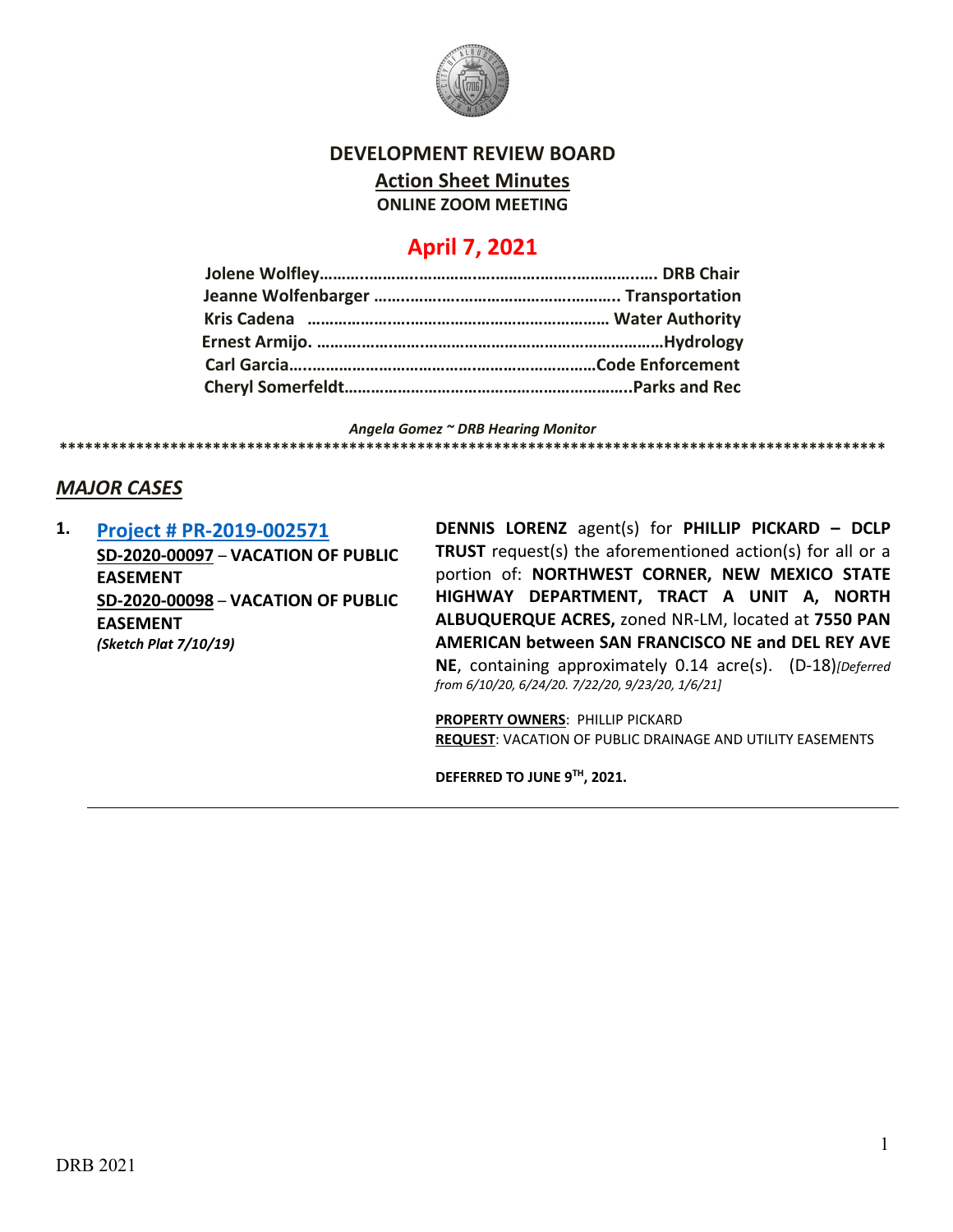#### **2**. **[PR-2019-003169](http://data.cabq.gov/government/planning/DRB/PR-2019-003169/DRB%20Submittals/)**

**SD-2020-00115** – **PRELIMINARY PLAT VA-2020-00192** – **TEMPORARY DEFERRAL OF SIDEWALK** *(Sketch Plat 12/18/19)*

**RON HENSLEY/THE GROUP** agent(s) for **CLEARBOOK INVESTMENTS INC.** request(s) the aforementioned action(s) for all or a portion of: **01 UNIT 3 ATRISCO GRANT EXC NW'LY POR TO R/W,** zoned MX-M, located at **SAGE RD between COORS and 75TH ST**, containing approximately 9.56 acre(s). (L-10)*[Deferred from 7/22/20, 8/5/20, 9/2/20, 9/30/20, 11/18/20, 12/9/20, 2/3/21]*

**PROPERTY OWNERS**: CLEARBOOK INVESTMENTS INC, HENRY SCOTT TRUSTEE HENRY RVT **REQUEST**: SUBDIVISION OF TRACT INTO 62 LOTS AND 2 TRACTS AND SIDEWALK DEFERRAL

**DEFERRED TO APRIL 28TH 2021.**

#### *MINOR CASES*

**3. [PR-2018-001402](http://data.cabq.gov/government/planning/DRB/PR-2018-001402/DRB%20Submittals/) (1001047) SI-2020-01164 – EPC FINAL SITE PLAN SIGN-OFF**

**CONSENSUS PLANNING, INC.** agent(s) for **GAMMA DEVELOPMENT, LLC** requests the aforementioned action(s) for all or a portion of: **LOTS 1 THROUGH 3 BLOCK 1 PLAT OF WEST BANK ESTATES WITH TRACT A-11 LANDS OF SUZANE H POOLE, TRACT C-1 PLAT OF TRACTS C-1, C-2 AND LOT 4- A LANDS OF SUZANNE H POOLE BEING A REPLAT OF TRACT C LANDS OF SUZANNE H POOLE TRACT C ANNEXATION PLAT LAND, AND LOT 4-A PLAT OF TRACTS C-1, C-2 & LOT 4-A LANDS OF SUZANNE H POOLE BEING A REPLAT OF TRACT C LANDS OF SUZANNE H POOLE TRACT C ANNEXATION PLAT LAND,** zoned R-A, located at **5001 NAMASTE RD NW between LA BIENVENIDA PL and OXBOW OPEN SPACE**, containing approximately 22.75 acre(s). (F-11 & F-12)*[Deferred from 10/28/20, 11/18/20, 12/16/20, 2/10/21, 3/3/21, 3/17/21]*

**PROPERTY OWNERS**: DANIELS FAMILY PROPERTIES LLC **REQUEST**: EPC SITE PLAN SIGN-OFF

**WITHDRAWN BY THE AGENT**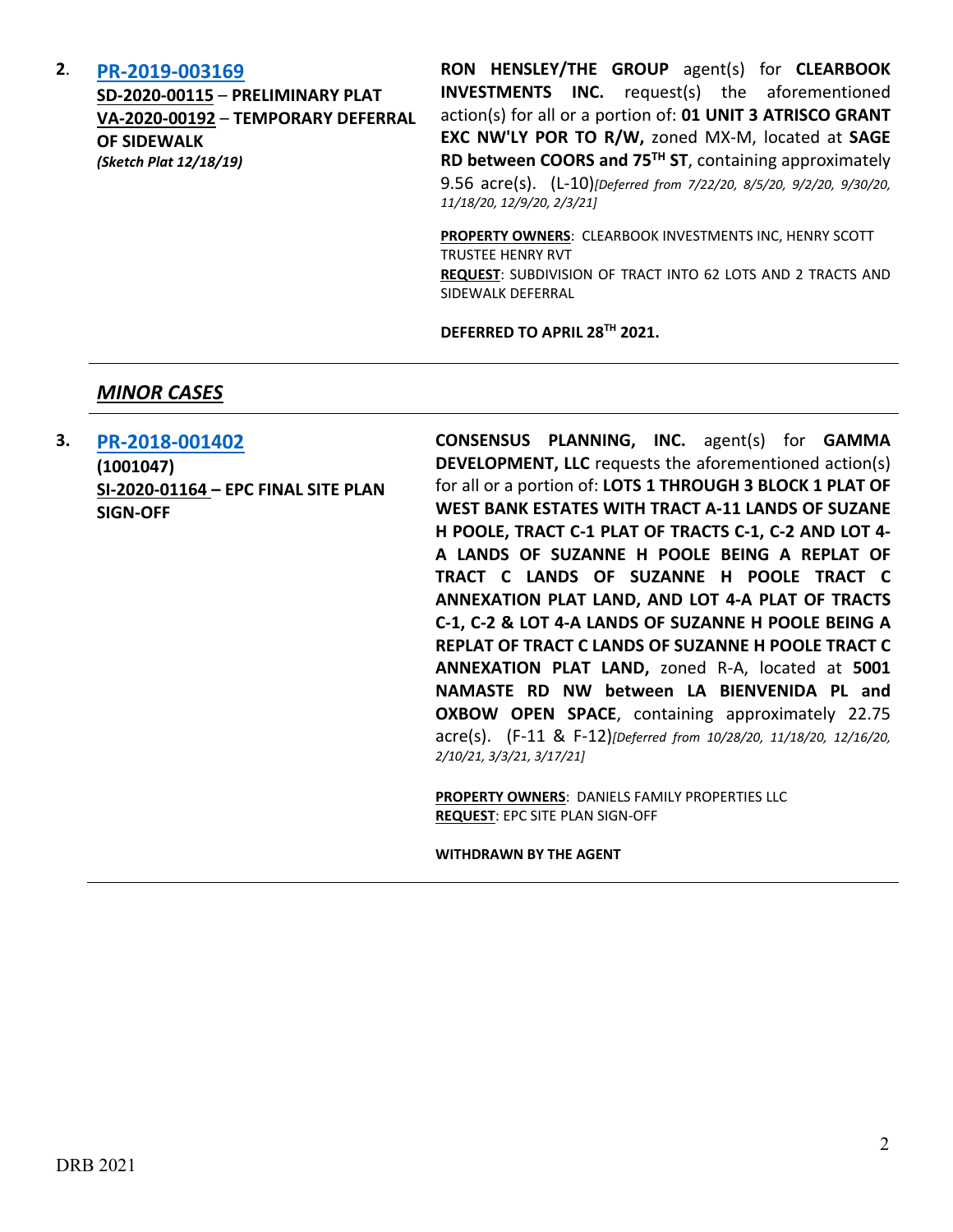| 4. | PR-2020-004395<br>SD-2021-00059 - PRELIMINARY/FINAL<br><b>PLAT</b><br>Sketch Plat 9-19-20 | CSI - CARTESIAN SURVEYS INC. agent(s) for SUSAN DAVIS<br>R. WILLIAMS TRUST)<br>(DONALD<br>request(s)<br>the<br>aforementioned action(s) for all or a portion of LOTS 62, 63<br>AND A PORTION OF TRACT A, RIVERVIEW HEIGHTS<br>ADDITION zoned R-1, located on RIVERVIEW DR NW<br>between RIVERVIEW RD NW and RIVERVIEW CT NW,<br>containing approximately 0.5600 acre(s). (J-11)                           |
|----|-------------------------------------------------------------------------------------------|-----------------------------------------------------------------------------------------------------------------------------------------------------------------------------------------------------------------------------------------------------------------------------------------------------------------------------------------------------------------------------------------------------------|
|    |                                                                                           | <b>PROPERTY OWNERS: SUSAN DAVIS</b><br>REQUEST: FINAL PLAT REVIEW OF SUBDIVISION PLAT CREATING TWO<br>NEW LOTS FROM THREE EXISTING PARCELS AND GRANT EASEMENT                                                                                                                                                                                                                                             |
|    |                                                                                           | IN THE MATTER OF THE AFOREMENTIONED APPLICATION,<br>BEING IN COMPLIANCE WITH ALL APPLICABLE REQUIREMENTS<br>OF THE DPM AND THE IDO, THE DRB HAS APPROVED THE<br>PRELIMINARY/FINAL PLAT. FINAL SIGN OFF IS DELEGATED TO<br><b>TRANSPORTATION FOR SLIGHT WALL REMOVAL AND FOR A</b><br>REVOCABLE PERMIT AND TO PLANNING FOR THE APPLICATION<br>NUMBER TO BE ADDED TO THE PLAT AND FOR THE AGIS DXF<br>FILE. |
| 5. | PR-2019-002765<br>VA-2021-00010 - SIDEWALK WAIVER                                         | CSI - CARTESIAN SURVEY'S INC. agent(s) for RED<br><b>SHAMROCK 4, LLC</b> requests the aforementioned action(s)<br>for all or a portion of: LOT 9, COORS PAVILION, zoned NR-<br>C, located at 5801 ST JOSEPHS DR NW, containing<br>approximately 14.1982 acre(s). (G-11)[Deferred from 2/3/21,<br>2/24/21, 3/10/21, 3/17/21, 3/31/21]                                                                      |
|    |                                                                                           | PROPERTY OWNERS: RED SHAMROCK 4, LLC<br>REQUEST: WAIVER FROM SIDEWALK<br><b>REQUIREMENTS</b><br>UNTIL<br>DEVELOPMENT OF SUBDIVIDED LOTS 8 & 9 OF COORS PAVILION, LOT<br>BY LOT                                                                                                                                                                                                                            |
|    |                                                                                           | WITHDRAWN BY THE APPLICANT.                                                                                                                                                                                                                                                                                                                                                                               |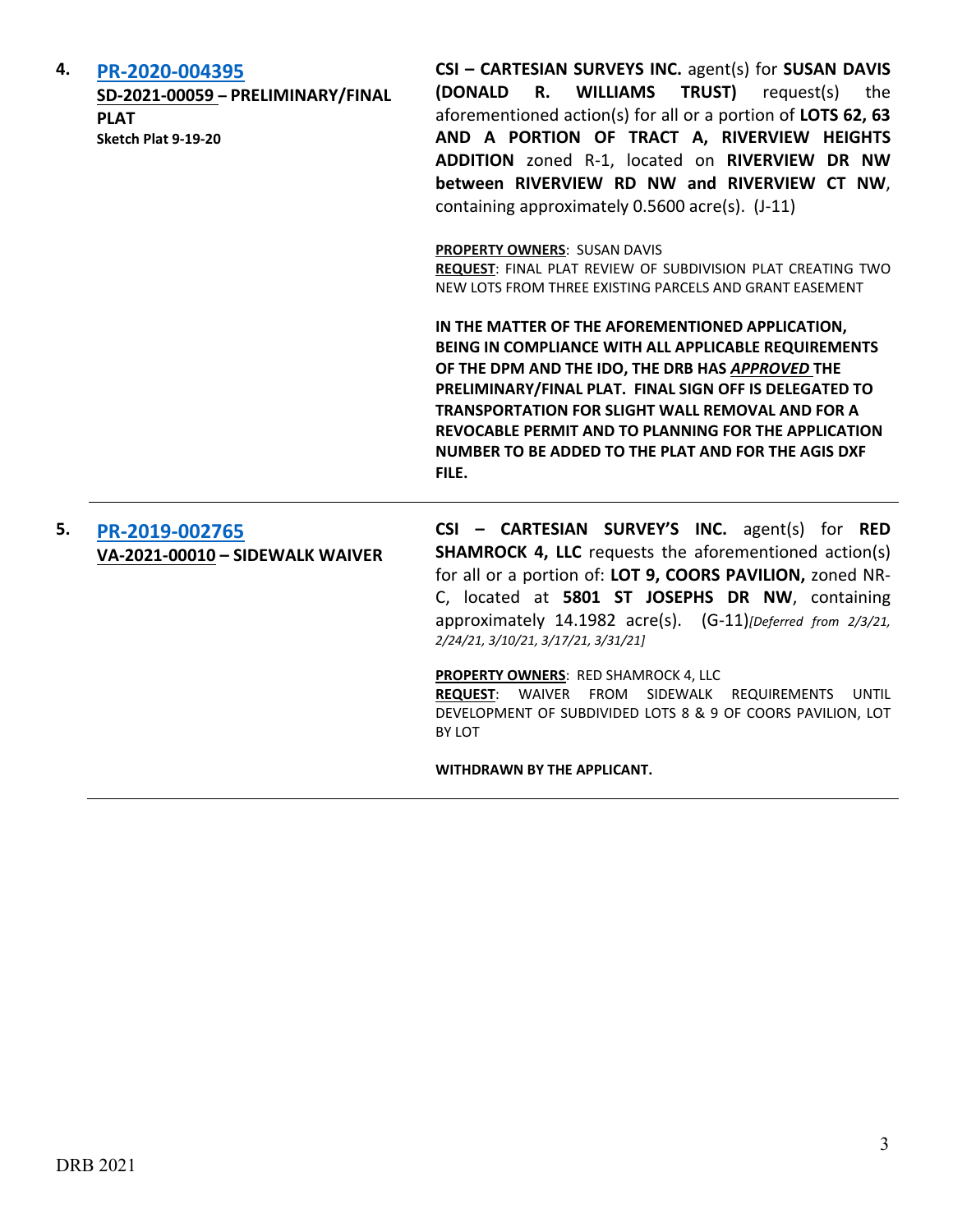| 6. | PR-2019-002765<br>SD-2020-00218 - PRELIMINARY/FINAL<br><b>PLAT</b>                           | <b>RED SHAMROCK</b> requests the aforementioned action(s) for<br>all or a portion of: LOTS 8A, 8B, 9A, 9B, 9C, zoned NR-C,<br>located on ST. JOSEPHS DR NW between ATRISCO DR NW<br>and COORS BLVD NW, containing approximately 14.5<br>acre(s). (G-11)(Deferred from 12/16/20, 1/6/21, 1/27/21, 2/3/21, 2/24/21,<br>3/10/21, 3/17/21, 3/31/21]                                                                      |
|----|----------------------------------------------------------------------------------------------|----------------------------------------------------------------------------------------------------------------------------------------------------------------------------------------------------------------------------------------------------------------------------------------------------------------------------------------------------------------------------------------------------------------------|
|    |                                                                                              | PROPERTY OWNERS: RED SHAMROCK<br>REQUEST: SUBDIVIDE 2 EXISTING LOTS INTO 5 LOTS                                                                                                                                                                                                                                                                                                                                      |
|    |                                                                                              | IN THE MATTER OF THE AFOREMENTIONED APPLICATION,<br>BEING IN COMPLIANCE WITH ALL APPLICABLE REQUIREMENTS<br>OF THE DPM AND THE IDO, WITH THE SIGNING OF THE<br>INFRASTRUCTURE LIST DATED APRIL 7TH, 2021 THE DRB HAS<br>APPROVED THE PRELIMINARY/FINAL PLAT. FINAL SIGN OFF IS<br>DELEGATED TO PLANNING FOR AMAFCA SIGNATURE, AGIS DXF<br>FILE AND FOR THE RECORDED INFRASTRUCTURE<br><b>IMPROVEMENTS AGREEMENT.</b> |
| 7. | PR-2019-002738<br>SD-2021-00018 - PRELIMINARY/FINAL<br><b>PLAT</b><br>(Sketch Plat 10/14/20) | ARCH + PLAN LAND USE CONSULTANTS agent(s) for<br>McDONALD'S REAL ESTATE COMPANY request the<br>aforementioned action(s) for all or a portion of: LOTS A & B<br>BLOCK 101, BEL AIR SUBDIVISION, zoned MX-M, located at<br>5900 MENAUL BLVD NE, containing approximately 0.9457<br>acre(s). (H-18)[Deferred from 2/3/21, 2/24/21, 3/17/21]                                                                             |
|    |                                                                                              | PROPERTY OWNERS: MCDONALDS REAL ESTATE COMPANY<br>REQUEST: LOT CONSOLIDATION FOR 2 LOTS INTO 1 LOT                                                                                                                                                                                                                                                                                                                   |
|    |                                                                                              | DEFERRED TO APRIL 28TH, 2021.                                                                                                                                                                                                                                                                                                                                                                                        |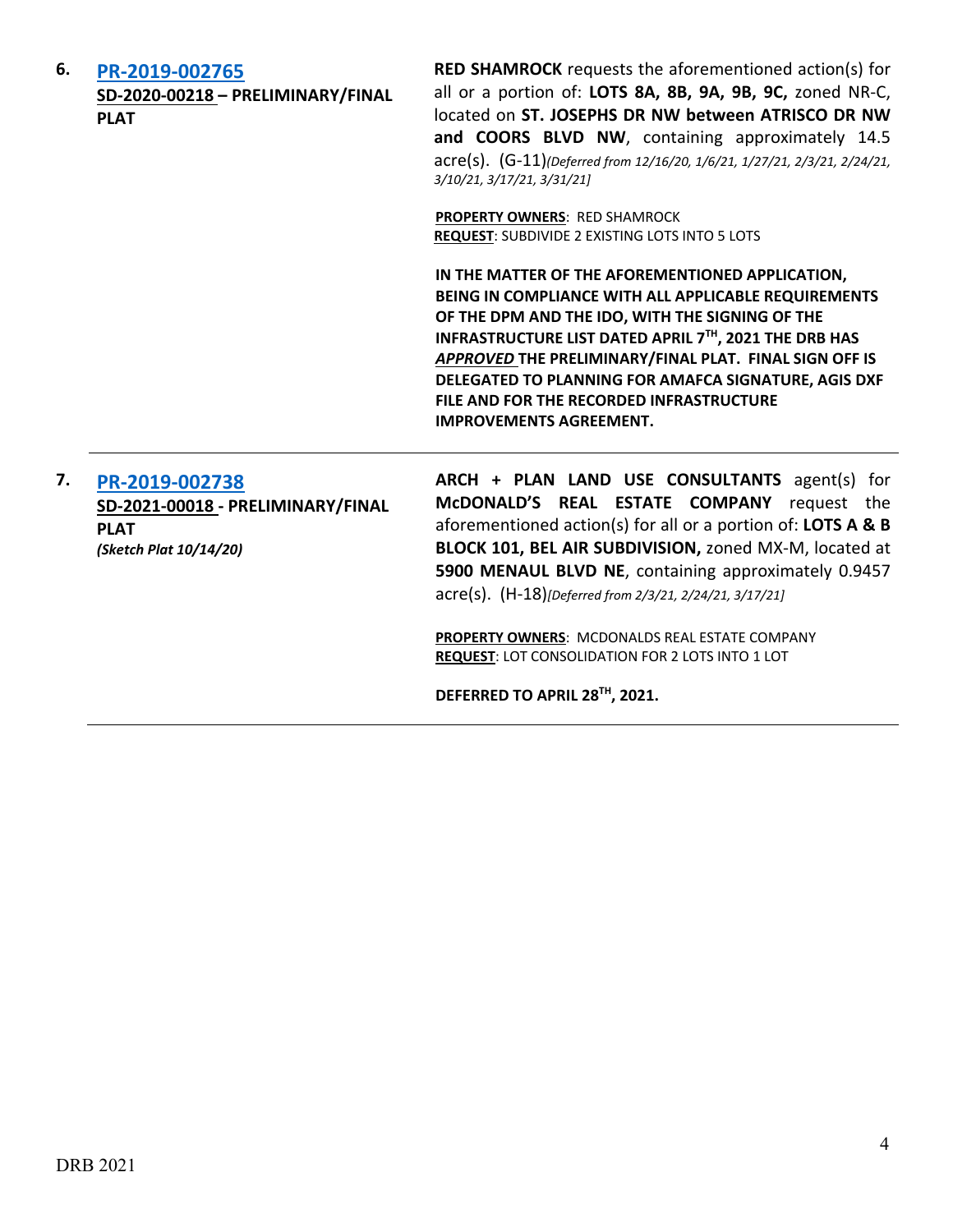| 8. | PR-2020-004548<br>SD-2021-00052 - PRELIMINARY/FINAL<br><b>PLAT</b><br>VA-2021-00071 - SIDEWALK WAIVER | ANN CADIER KIM & PATRICK J. MAGEE request the<br>aforementioned action(s) for all or a portion of LOT 27 &<br>LOT 28, VOLCANO CLIFFS SUBDIVISION zoned R-1D,<br>located at 6201 & 6205 PAPAGAYO NW between<br>ALDERETE and PETROGLYPHS/NATIONAL MONUMENT,<br>containing approximately 0.5493 acre(s). (D-10)[Deferred from<br>3/31/21                                                                                           |
|----|-------------------------------------------------------------------------------------------------------|---------------------------------------------------------------------------------------------------------------------------------------------------------------------------------------------------------------------------------------------------------------------------------------------------------------------------------------------------------------------------------------------------------------------------------|
|    |                                                                                                       | PROPERTY OWNERS: ANN CADIER KIM & PATRICK J. MAGEE<br>REQUEST: PRELIMINARY/FINAL PLAT, SIDEWALK WAIVER                                                                                                                                                                                                                                                                                                                          |
|    |                                                                                                       | IN THE MATTER OF THE AFOREMENTIONED APPLICATION,<br>BEING IN COMPLIANCE WITH ALL APPLICABLE REQUIREMENTS<br>OF THE DPM AND THE IDO, THE DRB HAS APPROVED THE<br>SIDEWALK WAIVER AND THE PRELIMINARY/FINAL PLAT. FINAL<br>SIGN OFF IS DELEGATED TO PLANNING FOR PROJECT AND<br>APPLICATION NUMBERS TO BE ADDED TO THE PLAT, UTILITY<br><b>COMPANIES SIGNATURES, AGIS DXF FILE AND FOR THE WAIVER</b><br>TO BE NOTED ON THE PLAT. |
| 9. | PR-2020-003658<br>SD-2021-00057 - AMENDMENT TO<br><b>INFRASTRUCTURE LIST</b>                          | <b>ISAACSON &amp; ARFMAN, INC.</b> agent for CRP-GREP<br>OVERTURE ANDALUCIA OWNER, LLC (CONTACT NIC<br><b>WHITTAKER)</b> requests the aforementioned action(s) for all<br>or a portion of: TRACT 4, NORTH ANDALUCIA AT LA LUZ,<br>zoned PD, located at 5301 ANTEQUERA RD NW, containing<br>approximately 7.7061 acre(s). (E-12)                                                                                                 |
|    |                                                                                                       | PROPERTY OWNERS: CRP-GREP OVERTURE ANDALUCIA OWNER, LLC<br>REQUEST: MINOR AMENDMENT TO INFRASTRUCTURE LIST APPROVAL                                                                                                                                                                                                                                                                                                             |
|    |                                                                                                       | IN THE MATTER OF THE AFOREMENTIONED APPLICATION,<br>BEING IN COMPLIANCE WITH ALL APPLICABLE REQUIREMENTS<br>OF THE DPM AND THE IDO, THE DRB HAS APPROVED THE<br>AMENDED INFRASTRUCTURE LIST.                                                                                                                                                                                                                                    |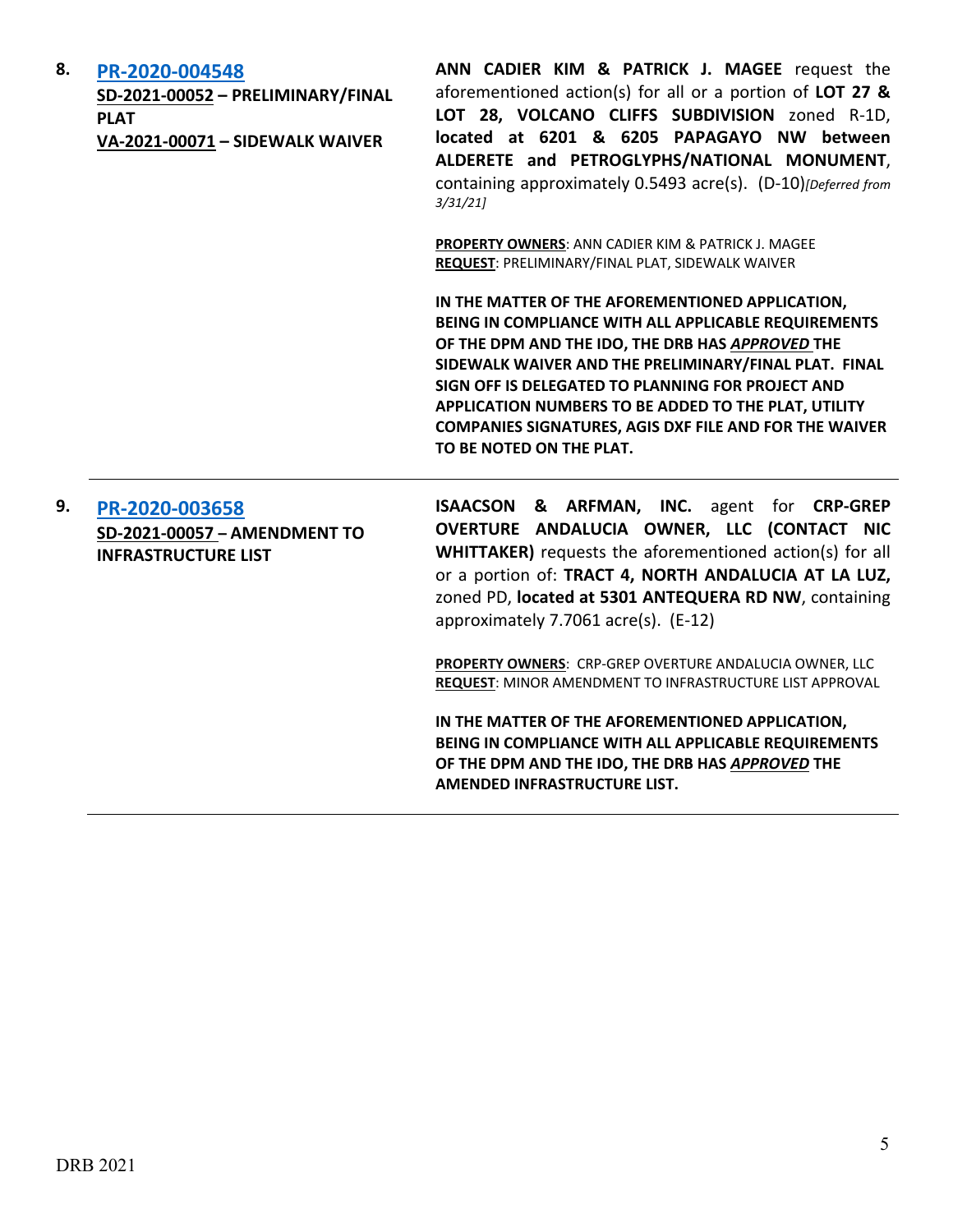**10. [PR-2021-005296](http://data.cabq.gov/government/planning/DRB/PR-2021-005296/DRB%20Submittals/PR-2021-005296_April_7_2021/Application/)**

**SD-2021-00058 - PRELIMINARY/FINAL PLAT**

**ISAACSON & ARFMAN, INC.** agent(s) for **STORAGE ENTERPRISES** request(s) the aforementioned action(s) for all or a portion of: **TRACT 1-A1, MUELLER INDUSTRIAL, TRACT C4, LANDS OF MENAUL SCHOOL, INC.,** zoned NR-GM, located at **720 CANDELARIA RD NE between CANDELARIA RD NE and MENAUL BLVD NE**, containing approximately 7.8883 acre(s). (H-15)

**PROPERTY OWNERS**: STORAGE ENTERPRISES LLC & RJ ENTERPRISEINVESTMENTS LLC **REQUEST**: SUBDIVISION OF LAND

**DEFERRED TO APRIL 21ST, 2021**

## *SKETCH PLAT*

| 11. | PR-2021-004920<br>(Changed from 005272)<br>PS-2021-00043 - SKETCH PLAT | <b>ISAACSON &amp; ARFMAN, INC.</b> agent(s) for TEKIN &<br>ASSOCIATES (MARK TEKIN) request(s) the aforementioned<br>action(s) for all or a portion of: TRACT A LOTS 1 THRU 4 &<br>29 THRU 32, BLOCK 27, NORTH ALBUQURQUE ACRES,<br>zoned NR-BP, located at 9320 SAN PEDRO DR NE between<br>EAGLE ROCK AVE NE and OAKLAND AV NE, containing<br>approximately 6.5798 acre(s). (C-18) |
|-----|------------------------------------------------------------------------|------------------------------------------------------------------------------------------------------------------------------------------------------------------------------------------------------------------------------------------------------------------------------------------------------------------------------------------------------------------------------------|
|     |                                                                        | PROPERTY OWNERS: BAUER & LOUCKS ENTERPRISES LLC, LOUCKS<br>RICHARD A & PATRICIA A CO-TR LOUCKS TRUST<br><b>REQUEST: SKETCH PLAT REVIEW AND COMMENT</b>                                                                                                                                                                                                                             |
|     |                                                                        | THE SKETCH PLAT WAS REVIEWED AND COMMENTS WERE<br>PROVIDED.                                                                                                                                                                                                                                                                                                                        |
| 12. | PR-2021-005288<br>PS-2021-00044 - SKETCH PLAT                          | ROBERT AND NANCY KEY request the aforementioned<br>action(s) for all or a portion of LOT 12-A, WILDERNESS                                                                                                                                                                                                                                                                          |
|     |                                                                        | ESTATES AT HIGH DESERT, zoned R-1, located at 3500 TRAIL<br>VISTA CT NE between HIGH DESERT PL NE and TRAIL VISTA<br><b>CT NE</b> , containing approximately 1.59 acre(s). (F-23)                                                                                                                                                                                                  |
|     |                                                                        | PROPERTY OWNERS: ROBERT AND NANCY KEY<br>REQUEST: CHANGE IN BUILDING ENVELOPE BOUNDARIES TO ALLOW<br>FOR ARCHITECTURAL FEATURE AS PART OF<br>HOME<br>NEW<br><b>CONSTRUCTION</b>                                                                                                                                                                                                    |